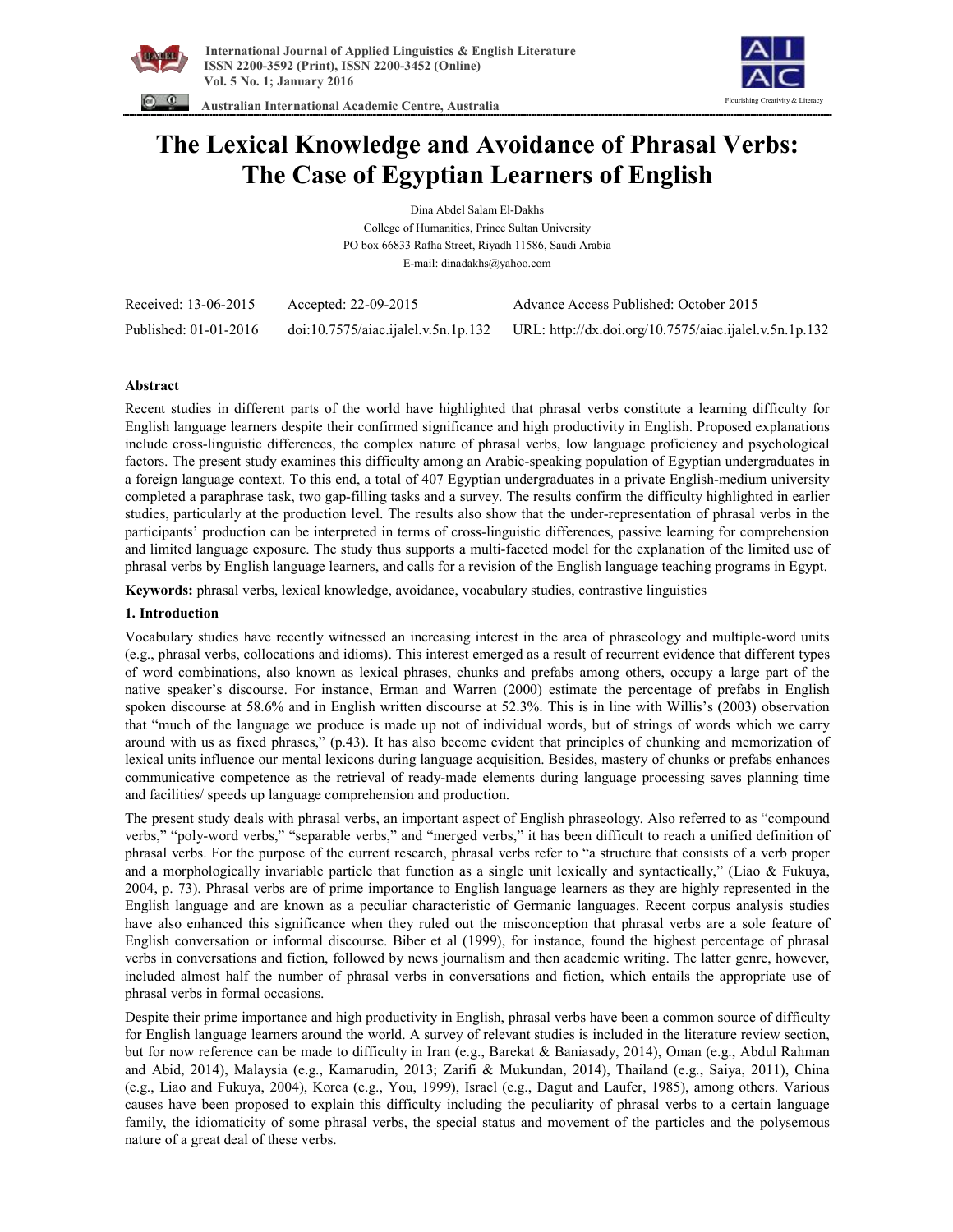## **2. Statement of Research Problem**

The present study reflects an awareness of the importance of phrasal verbs and the difficulty English language learners face in their acquisition. The study aims to investigate the use of phrasal verbs among Egyptian undergraduates who study English in a foreign language context in order to assess their knowledge of this significant linguistic pattern, investigate if they tend to avoid using the pattern in their production and study the learners' perceptions for the minimal use of phrasal verbs in their speaking/ writing. This study is the first study to examine the Egyptian learners' use of phrasal verbs to the best of the author's knowledge. Few earlier studies have, however, investigated the use of phrasal verbs among other Arabic-speaking learners (e.g., Omani learners in Abdul Rahman and Abid, 2014). The present study will thus shed the light on the use of phrasal verbs among a new population.

It is worth noting that the motivation to conduct the study is double-fold. First, the researcher has herself noted the relatively poor command of Egyptian learners of phrasal verbs in her long years of teaching English in Egypt. This observation has triggered interest to examine the phenomenon empirically with the aim of providing a realistic assessment of the situation, contribute to raising awareness of the problem and probably present pertinent solutions. Second, investigating the literature, it has been noted that studies on the difficulty of learning phrasal verbs have been on the rise in different parts of the world. Various explanations have also been proposed to account for the learning difficulty including first language- second language (L1-L2) structural differences, the semantic complexity of phrasal verbs, the learning environment, etc. The researcher thus aims to contribute to research on this phenomenon, whether with reference to the learners' knowledge of phrasal verbs, their employment of the avoidance strategy and potential causes for the poor use of phrasal verbs in English learners' production. The study also examines the influence of increased language exposure on the use of phrasal verbs.

#### **3. Significance of the Study**

The significance of the present study stems from the contributions the results will make on theoretical and practical grounds. Theoretically, the study will help understand the learning of phrasal verbs by foreign language learners. This includes the nature of their receptive/productive knowledge in addition to their employment of the avoidance strategy. The study will also explore the effect of increased language exposure on the use of phrasal verbs and examine the learners' perceptions regarding the under-representation of phrasal verbs in the production of foreign language learners. These findings will further validate earlier studies and contribute to the discussion regarding the nature of the so-called avoidance phenomenon. On practical grounds, the findings of the present study will prove useful for varied languageeducation stakeholders particularly in the Egyptian context, including language instructors, course designers and textbook writers. It must be beneficial to learn about the learners' ability to understand and use phrasal verbs in order to enhance the language learning programs.

## **4. Theoretical Background**

Examining the literature, different classifications of phrasal verbs can be found. For example, Dagut and Laufer (1985) classified phrasal verbs into three categories; (1) literal phrasal verbs (e.g., go out) whose meaning can be directly induced from their components, (2) figurative phrasal verbs (e.g., turn up) which have undergone a metaphorical shift of meaning and (3) completive phrasal verbs (e.g., burn down) in which the particle is linked to the result of the action involved. In the same vein, Laufer and Eliasson (1993) presented three types of phrasal verbs; (1) semantically transparent (that is, the meaning of the phrasal verb can be deduced from its components), (2) semitransparent (i.e., the meaning of the phrasal verbs may not be clear in isolation, but is disambiguated in context) and (3) semantically opaque (whose meaning cannot be induced from its components and must be processed as an idiom). It was found that semantically opaque or idiomatic phrasal verbs are generally the most difficult for language learners, and hence, are the most recurrent type for avoidance (e.g., Kamarudin, 2013; Sara & Mohammadreza, 2013; You, 1999). The present study, thus, focuses on the use of non-literal (=idiomatic) phrasal verbs, which constitute major difficulty for English language learners.

In vocabulary studies, it is important to consider two aspects of lexical knowledge; i.e., receptive and productive. While the receptive knowledge entails the user's understanding of the given item during reading or listening, the productive knowledge refers to the user's ability to produce the given item in speaking or writing. Hence, the user's receptive knowledge of lexical items does not guarantee his/her ability to use them in language production. A language learner may understand vocabulary items, but fail to use them in speaking or writing. It is well-known in vocabulary studies that a language learner's receptive knowledge is much larger than his/her productive knowledge, and that both aspects of knowledge are important for the proper assessment of the overall vocabulary knowledge (Schmitt, 2010). In the present study, the learners' knowledge of phrasal verbs is assessed both receptively and productively for two reasons. The first reason is to provide a comprehensive picture of the Egyptian learners' knowledge of phrasal verbs. The second reason is to compare the learners' performance on the productive task with their performance on the avoidance task. This will help give a more accurate assessment of the avoidance phenomenon. A learner who solely possesses receptive knowledge of phrasal verbs cannot be really described as avoiding their use. A distinction needs to be made between those who possess the productive knowledge but still avoid using the verbs and those whose knowledge of the verbs is only receptive.

Another important concept that requires careful examination is 'avoidance'. The phenomenon of avoidance in second language learning is observed "when specific language structures are under-represented in the learner's production (written or spoken) in comparison with native-speaker production" (Ellis, 1986, p. 293). Schachter (1974) first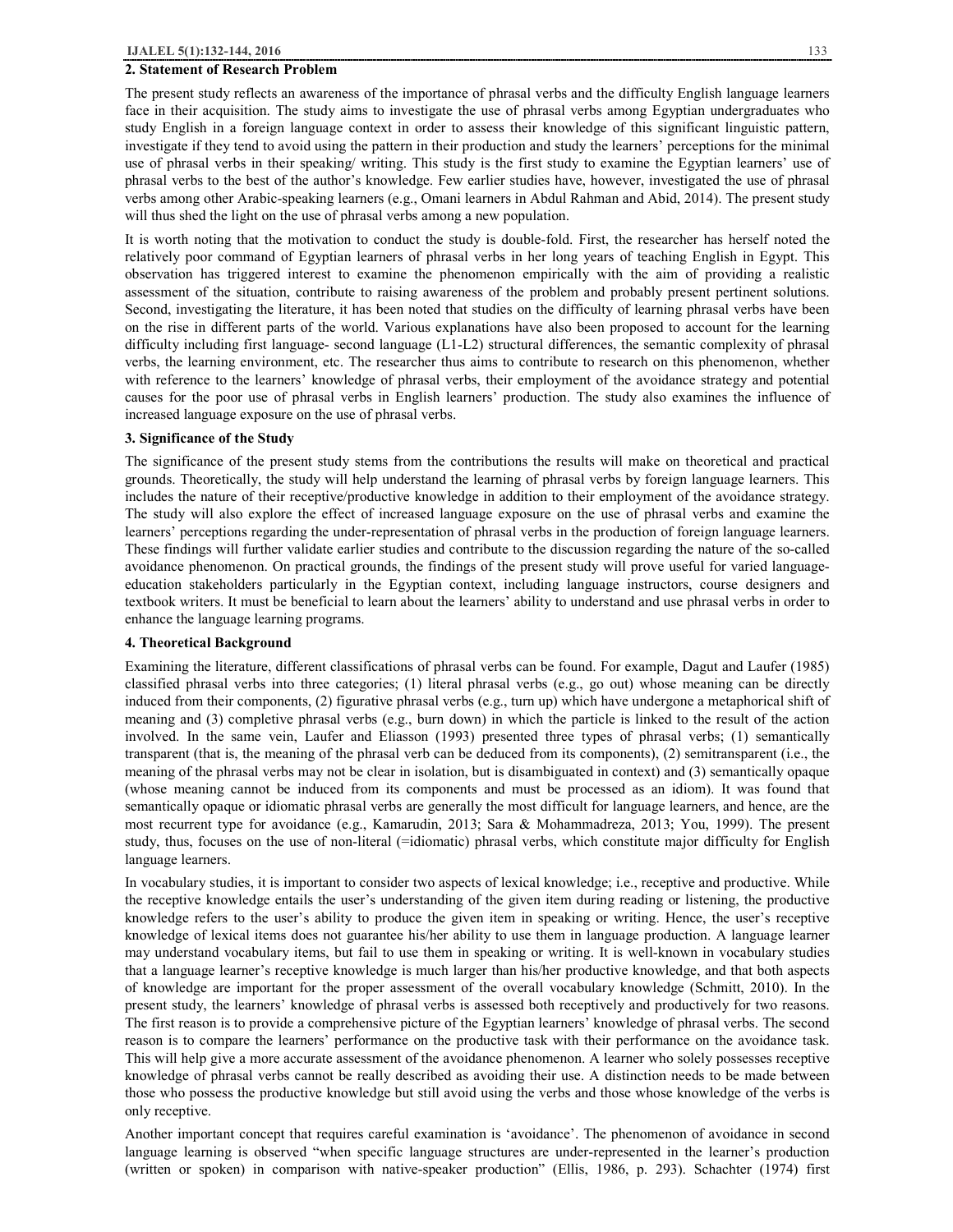### **IJALEL 5(1):132-144, 2016** 134

highlighted this phenomenon in her study of the use of relative clauses by Chinese, Japanese, Persian and Arab learners of English. She pointed out that the predictions of Contrastive Analysis that Chinese and Japanese learners face more difficulty using relative clauses due to the lack of the target structure in their native languages were confirmed. The confirmation was, however, reflected in the small number of relative clauses in the Chinese and Japanese learners' production, not in the number of erroneous clauses. This discovery drew attention to the importance of carefully observing the learners' avoidance behavior in addition to analyzing their errors in order to provide a more comprehensive picture of language learning.

Since Schachter's seminal work, various causes have been proposed to explain the avoidance strategy in the case of phrasal verbs. One of the earliest proposed causes was interference from the mother tongue (e.g., Dagut and Laufer, 1985). Since phrasal verbs represent a unique lexicosyntactic form in Germanic languages, it was proposed that the learners whose mother tongue is non-Germanic (Hebrew-speaking in the case of Dagut and Laufer 1985) will avoid the use of phrasal verbs due to the L1-L2 structural differences. Other studies, however, disregarded this language-specific explanation and resorted to a more universal perspective. For instance, Hulstijn and Maurchena (1989) explained their participants' avoidance of phrasal verbs in terms of universal properties of avoided structures; i.e. semantic difficulty of L2 forms in question. The Dutch learners in their study, for example, avoided the use of figurative phrasal verbs in English when these verbs had literal counterparts in Dutch. Hence, it seems that the tricky nature of multi-word verbs may lead to their avoidance. Following these two significant studies, a number of investigations were carried out in different parts of the world supporting either/both cause(s) and adding other possible explanations, including the negative effect of formal instruction (e.g., Mattar, 2001), the learner's language proficiency level (e.g., Liao & Fukuya, 2004), the amount/ nature of language exposure (e.g., Imrose, 2008), the intuitive rather than empirical development of ELT textbooks (e.g., Zarifi & Mukundan, 2014) and psychological factors (e.g., Kleinman, 1977). The following section includes a brief survey of relevant studies in the literature.

#### **5. Literature Review**

Studies on the avoidance strategy in second language learning investigated the use of various linguistic patterns. Examples from the field of English language learning include the Korean learners' use of relative clauses (Bjers & Massicotte, 2015), the Thai learners' production of participial reduced relative clauses (Thiamtawan & Pongpairoj, 2013), the Persian learners' syntax in written production (Moghimizadeh, 2008), the Arab learners' use of subordinating conjunctions and adverbs (Mattar, 2003), and the Hebrew-speaking learners' use of idioms (Laufer, 2000). The literature review section of the present study, however, presents a summary of relevant studies on the avoidance of phrasal verbs, which constitutes the target area of investigation.

Two interesting studies attempted to compare the use of phrasal verbs by learners of English whose native language is Germanic versus those whose mother tongue is non-Germanic. This difference is significant since Germanic languages would share the presence of phrasal verbs with the English language, which should facilitate the learning of English phrasal verbs from a contrastive analysis perspective. The two studies, however, rendered opposing results. Administering a multiple choice task to native Finnish and Swedish-speaking students in Finland, Sjöholm (1995) showed that both Swedes and Fins tend to underuse phrasal verbs, but Fins showed a significantly stronger avoidance tendency. This result is in line with Contrastive Analysis since Swedish is a Germanic language. The study also showed evidence of interlanguage development in the use of phrasal verbs among the Swedes and an influence of the semantic properties of verbs on their acquisition. Kharitonova (2013), however, failed to support the crosslinguistic perspective. In two multiple choice tests, no significant difference was noted in the performance of Norwegian and Russian learners of English despite the fact that Norwegian is a Germanic language while Russian is Slavic. The study highlighted a negative transfer from Norwegian into English as the Norwegian participants tended to use Norwegian-like phrasal verbs with the wrong meaning in English.

Recently, a number of studies have reported relevant findings on the use of phrasal verbs by Asian learners of English. A case in point is You (1999) who examined the avoidance behavior of phrasal verbs by Korean learners. The study addressed two research questions; (1) To what extent do Korean learners of English avoid using phrasal verbs? and (2) If they tend to avoid using phrasal verbs, how can this be explained? The study participants, a total of 217, were divided into four groups including one group for native speakers of English. The other three groups represented Korean learners of English with different backgrounds; those residing in the United States for varied periods versus others residing in Korea, those majoring in English in Korea versus others educated in Korea but enrolled in non-English majors, and adults versus younger children. The participants completed three tests mainly adapted from Dagut and Laufer (1985) and Hultijn and Marchena (1989). The three tests, a verb elicitation, a verb translation and a multiple choice test, assessed the participants' use of phrasal verbs with varying degrees of transparency (i.e., literal, completive and figurative). The results revealed the Korean learners' tendency to avoid using phrasal verbs, particularly the completive and figurative ones which have no parallel structure in Korean. The results also highlighted the role played by other important factors, including the semantic difficulty of phrasal verbs, the learning environment, the educational methodology in Korea and the major field of study. Hence, You (1999) concluded that avoidance, a complex phenomenon, should be explained in terms of both language dependent (e.g., cross-linguistic differences) and language independent (e.g., rule simplification strategy) factors.

Lia and Fukuya (2004) examined the avoidance of phrasal verbs by Chinese learners of English. Employing 85 undergraduate and graduate participants, including native speakers of American English, advanced Chinese learners of English and intermediate Chinese learners of English, the researchers studied the influence of four independent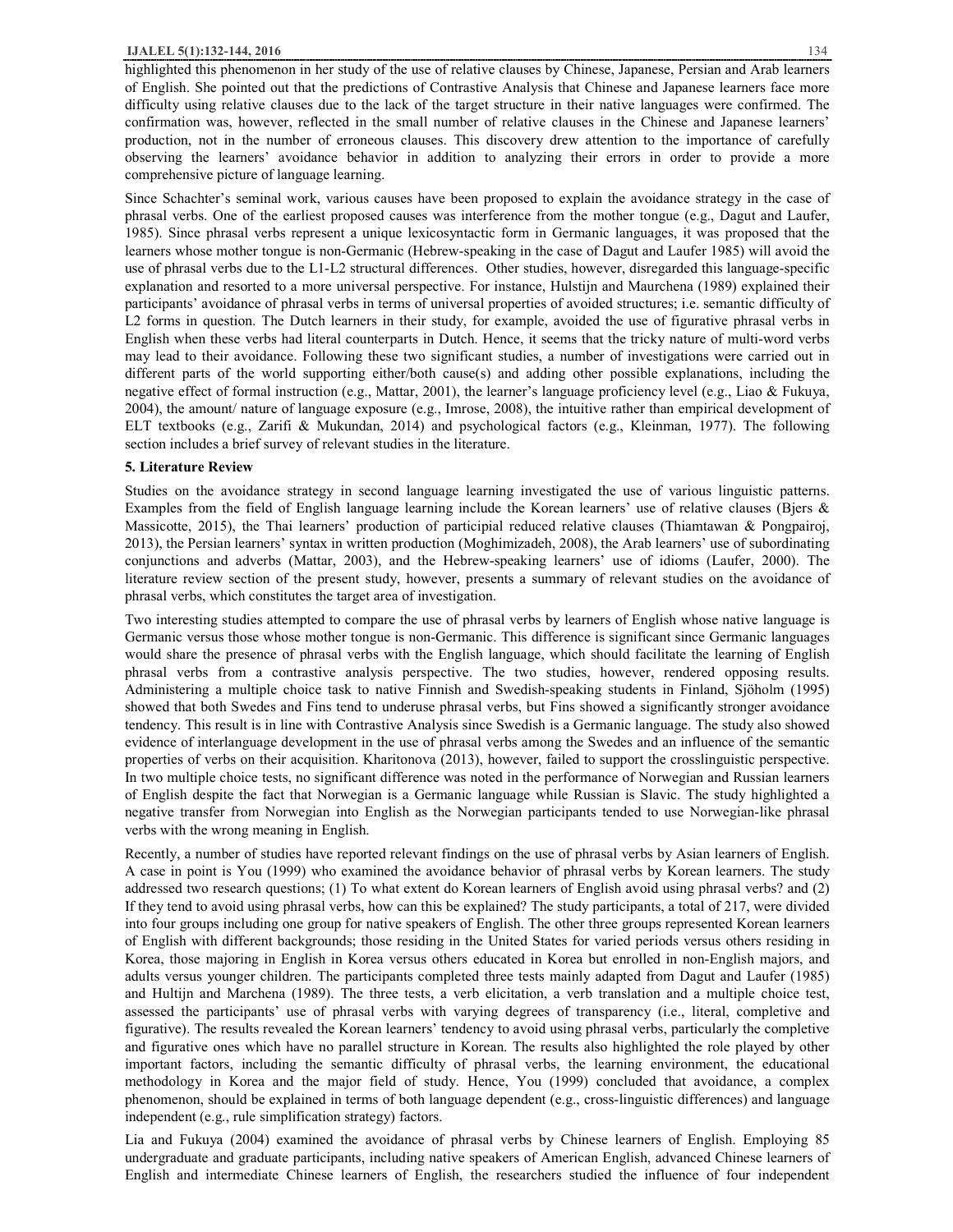variables on the avoidance of phrasal verbs;  $(1) L1 - L2$  structural differences,  $(2)$  the semantic complexity of phrasal verbs, (3) the proficiency level of learners and (4) the test effect. The phrasal verbs used for the study purpose were identified at a first stage in which the native speakers completed a multiple choice test of short dialogues. The native speakers' preferences for phrasal verbs over synonymous one-word verbs constituted the basis for assessing the Chinese learners' answers in the multiple choice, recall and translation tests conducted in the second stage. Results of the study highlighted the employment of the avoidance strategy by the intermediate, but not advanced, learners. This was interpreted in terms of significant influence for language proficiency on the avoidance behavior of learners. The unavailability of a parallel structure in Chinese may have led Chinese learners to avoid the use of phrasal verbs. However, increased language proficiency seemed to have neutralized the effect. The study also undermined the role of semantic complexity on the avoidance behavior since the Chinese participants used figurative verbs significantly less than literal verbs only in the translation test. It seems that the Chinese learners' avoidance of figurative phrasal verbs is aggravated by the nature of the translation test which prompts answers using translation equivalents similar to one-word verbs in English.

Saiya (2011) examined the Thai secondary school students' avoidance of phrasal verbs. The participants of the study, consisting of 40 secondary school students who are native speakers of Thai, completed a multiple choice test based on Liao & Fukuya (2004) to assess the students' avoidance of phrasal verbs. The participants, who were classified into high-proficient and low-proficient learners, had studied English at school for more than 10 years, but had limited exposure to English outside the classroom. The results showed that Thai learners of English generally tend to avoid the use of phrasal verbs in favor of single word equivalents, a finding in line with the L1-L2 structural difference between Thai and English. However, the effect was much more obvious among figurative rather than literal phrasal verbs, which supported the influence of semantic complexity on the avoidance behavior. In contrast to Liao & Fukuya (2004), no influence was noted for language proficiency on the use of phrasal verbs. Interestingly, Imrose (2008) had also failed to find any influence for language proficiency on the use of phrasal verbs among Thai Master's students at a Teaching English as a Foreign Language Program (TEFL). Contrary to Saiya (2011)'s findings, however, the majority of the 39 TEFL MA participants did not avoid the use of phrasal verbs in the multiple choice test. The results of the two studies can be conciliated in terms of the amount of exposure to the L2 environment. Whereas Saiya (2011)'s participants had limited exposure to English outside the classroom, Imrose's participants who used the phrasal verbs appropriately had considerable exposure to L2 environment as they were speaking English at the workplace.

Kamarudin (2013) examined the use of phrasal verbs by Malaysian learners of English. The study included four types of analysis; (1) a comprehension, multiple choice test of phrasal verbs completed by 480 secondary school students, (2) a questionnaire assessing the common practices of vocabulary teaching in Malaysia and the content of textbooks that was completed by 47 English language teachers, (3) corpus analysis of 24 phrasal verbs in the corpus of English of Malaysian Students (EMAS) and the Bank of English (BoE) Corpus, and (4) an examination of Malaysian school textbooks and learners' dictionaries. The results showed an average understanding of frequent phrasal verbs among Malaysian students, with clear influence of language proficiency on the results. Increased language proficiency led to better understanding and use of phrasal verbs. Other factors were also found relevant to varying degrees, including gender, L1-L2 structural differences and the semantic complexity of phrasal verbs. In addition, the study revealed that school textbooks and learners' dictionaries provide insufficient and inappropriate information on phrasal verbs. In the same vein, Zarifi and Mukundan (2014) commented on the grammatical treatment of phrasal verbs in Malaysian secondary level textbooks as "[overlooking phrasal verbs] as a category of language phenomenon enjoying their own grammatical behavior. There … appeared to be no guiding principal underlying the selection, presentation and sequencing of different patterns associated with them" (p. 649).

Barekat and Baniasady (2014) investigated the use of Persian undergraduate learners of phrasal verbs and the impact of their use of phrasal verbs on their performance in writing. The study consisted of two parts. First, the 86 participants of English major sat for multiple choice, recall and translation tests to assess their avoidance of phrasal verbs. The scores showed consistent preference for the use of one-word verbs instead of phrasal verbs for the three tests. Second, the participants wrote a composition entitled "If I had a million dollars" in 40 minutes. Examining the writing scores, it was clear that the participants with higher avoidance of phrasal verbs in the three tests performed worse on the writing task than the participants with lower avoidance rates. The study, thus, presented evidence that Persian learners of English tend to avoid using phrasal verbs in their production and this negatively impacts their writing performance. The finding that Persian learners avoid using phrasal verbs in their production was shown in other studies. For example, Sara and Mohammadreza (2013) found evidence of this avoidance among Persian undergraduate and graduate students at both the intermediate and advanced levels. They also showed that avoidance was more common among learners with lower language proficiency and in the case of non-literal phrasal verbs.

In the Arab World, three relevant studies were conducted on the use of phrasal verbs by students majoring in English at university level. The first is Ayadi's (2010) which examined the problem of translating phrasal verbs among third-year Algerian students using two recognition tasks (one paraphrase and the other translation). The second study is AbdulRahman and Abid's (2014) which investigated the use of phrasal verbs among first and fourth-year Omani students using two recognition tasks and one free-writing task. It is worth noting that one of the recognition tasks used on AbdulRahman and Abid (2014) is described in the study as a production task, but the researcher disagrees with this classification. The task requires the participants to fill gaps in sentences using phrasal verbs already provided for the learners in a list. This, thus, seems more of a recognition task than a real production task. The third study was also conducted in Oman by Mahmoud (2015) who examined the use of second year Omani students of phrasal verbs in their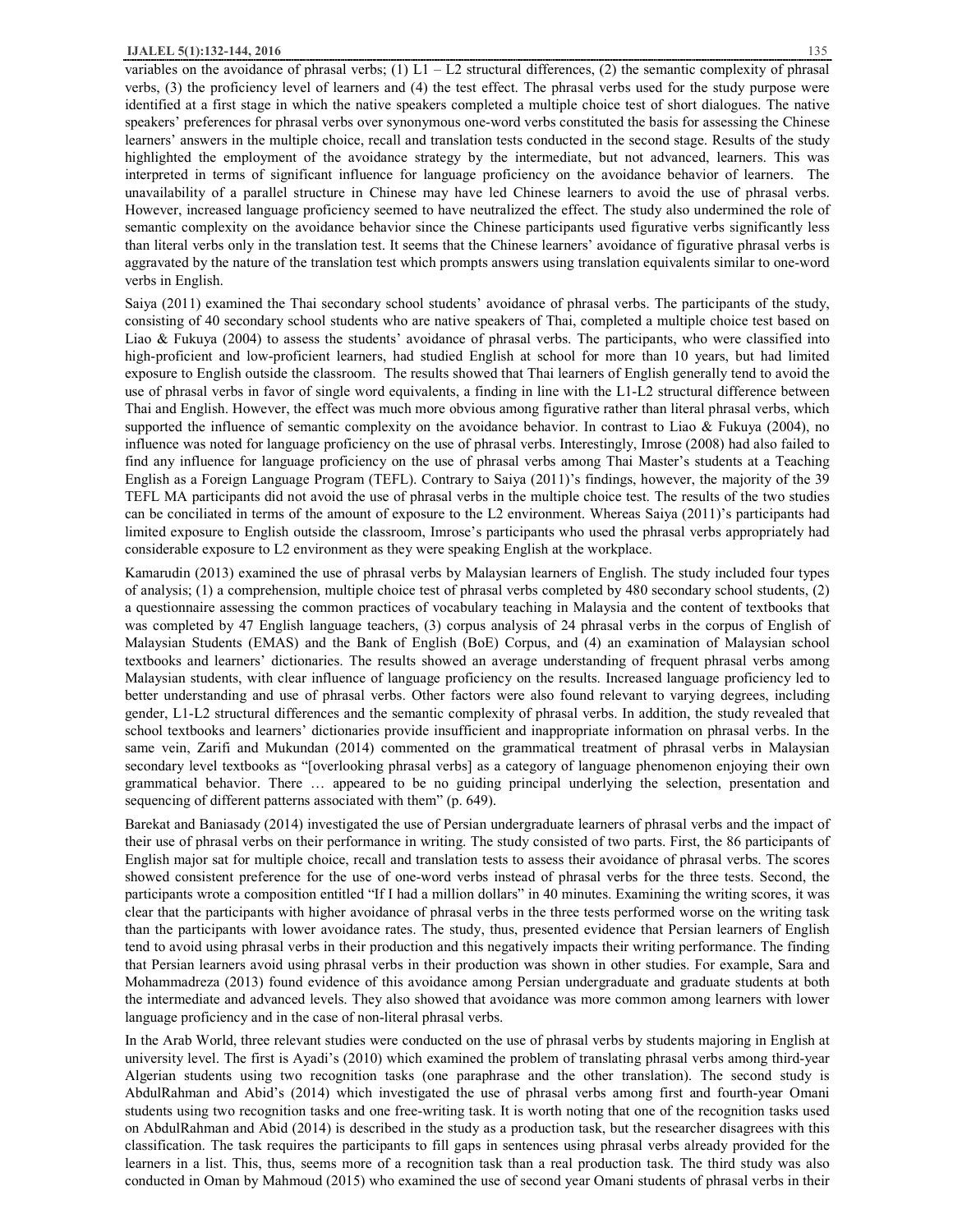free writing. The three studies noted the difficulty Arab learners face with phrasal verbs to varying degrees. The applicability of the concept of "avoidance" on the situation in the Arab World was, however, questioned since the participants' poor performance seemed to be better interpreted in terms of ignorance of the structure, passive learning for comprehension and insufficient exposure. This interpretation was, however, inconclusive since the studies relied either on recognition tasks or free writing without a separate task to assess the learners' productive knowledge. In addition, the studies did not control for the participants' possible ignorance of the phrasal verbs used in the tests.

The present study will examine the use of phrasal verbs among Egyptian learners of English as a foreign language (EFL), a new Arabic-speaking population. The study aims to contribute to the abovementioned studies through overcoming the deficiencies in their design. Relevant features of the research design of the present study are (1) the selection of the target phrasal verbs in the study based on the participants' subjective assessment of frequency, (2) the inclusion of a controlled production task which will allow comparing the participants' performance in receptive and productive tasks, on the one hand, and in the production and avoidance tasks, on the other, (3) allowing the participants to complete the avoidance task with phrases in addition to phrasal verbs and single-word verbs, which parallels natural language production, (4) the elicitation of the participants' perspective on their use of phrasal verbs, (5) the implementation of the study among non-English majors and (6) the focus on non-literal verbs. Further details of the research design are provided in the methodology section.

## **6. Research Questions**

The present study addresses the following four research questions:

- 1. To what extent do the Egyptian undergraduate EFL learners accurately use phrasal verbs?
- 2. To what extend do the Egyptian undergraduate EFL learners avoid producing phrasal verbs?

3. What is the effect of the Egyptian undergraduate EFL learners' increased language exposure on their use of phrasal verbs?

4. What are the Egyptian undergraduate EFL learners' perceptions on the under-representation of phrasal verbs in production?

## **7. Methodology**

## *7.1 Participants*

The participants of the present study constituted a total of 407 Egyptian undergraduate students enrolled in a private Egyptian university where English is the medium of instruction. The participants, 333 male (82% of the sample) and 74 female (18% of the sample) students, were recruited from three colleges; the College of Engineering, the College of Computer Sciences and the College of Business Administration. Hence, all participants are non-English majors. The participants' age range was between 18 and 28, with an average of 20.7. They had limited exposure to English outside the classroom and had not lived in an English-speaking country for more than 6 months. It was also ensured that neither of their parents is a native speaker of English.

Since the participants' language exposure is an independent variable in the study, the participants were categorized according to two relevant classifications. The first classification is pertinent to the academic year. It is assumed that students enrolled in a higher academic year will represent a higher level of language exposure than their colleagues at lower academic years due to the use of English in all content courses (i.e., Content-Based Instruction). Hence, the participants were classified into two groups; (1) a group representing higher language exposure including students enrolled in the  $4<sup>th</sup>$  or  $5<sup>th</sup>$  academic years and (2) a group representing lower language exposure recruited among the  $1<sup>st</sup>$ and 2nd year students. The higher exposure group in this regard consisted of 210 students whereas the lower exposure group comprised a total of 197 students.

The second classification divided the participants based on their pre-university education; i.e., their school type. The Egyptian educational system allows students to enroll in different types of schools; mainly public (=governmental) and private (=language) schools. In public schools, students study all subjects in Arabic, their native language, while English is studied only during the foreign language classes. In private schools, however, situations are different. Some private schools follow the pattern of public schools but increase the contact hours for English per week whereas the majority of private schools teach most or all subjects in English. This variation in the schooling system proved useful as a second measure for language exposure. The graduates of public schools (a total of 115) represented lower language exposure while the graduates of language schools (a total of 292) represented higher language exposure.

## *7.2 Procedure*

Kleinmann (1977) argued "to be able to avoid some linguistic feature presupposes being able to choose not to avoid it; i.e. to use it," (p.97). In other words, it is important to ensure the learners' knowledge of the target structure before assessing his/her avoidance of its use. Learners cannot be described as "avoiding" a target structure of which they are ignorant in the first place. Earlier studies on avoidance, however, neglected this important observation and failed to ensure the participants' knowledge of the phrasal verbs. For instance, Dagut and Laufer (1985) relied on their judgment as language instructors to select the phrasal verbs used in their study. Saiya (2011) used the same phrasal verbs in Liao and Fukuya (2004) which were mainly selected based on the native speakers' judgment. On the other hand, Barekat and Baniasady (2014) chose their phrasal verbs from a reference book including a 1,000 well-known phrasal verbs. Such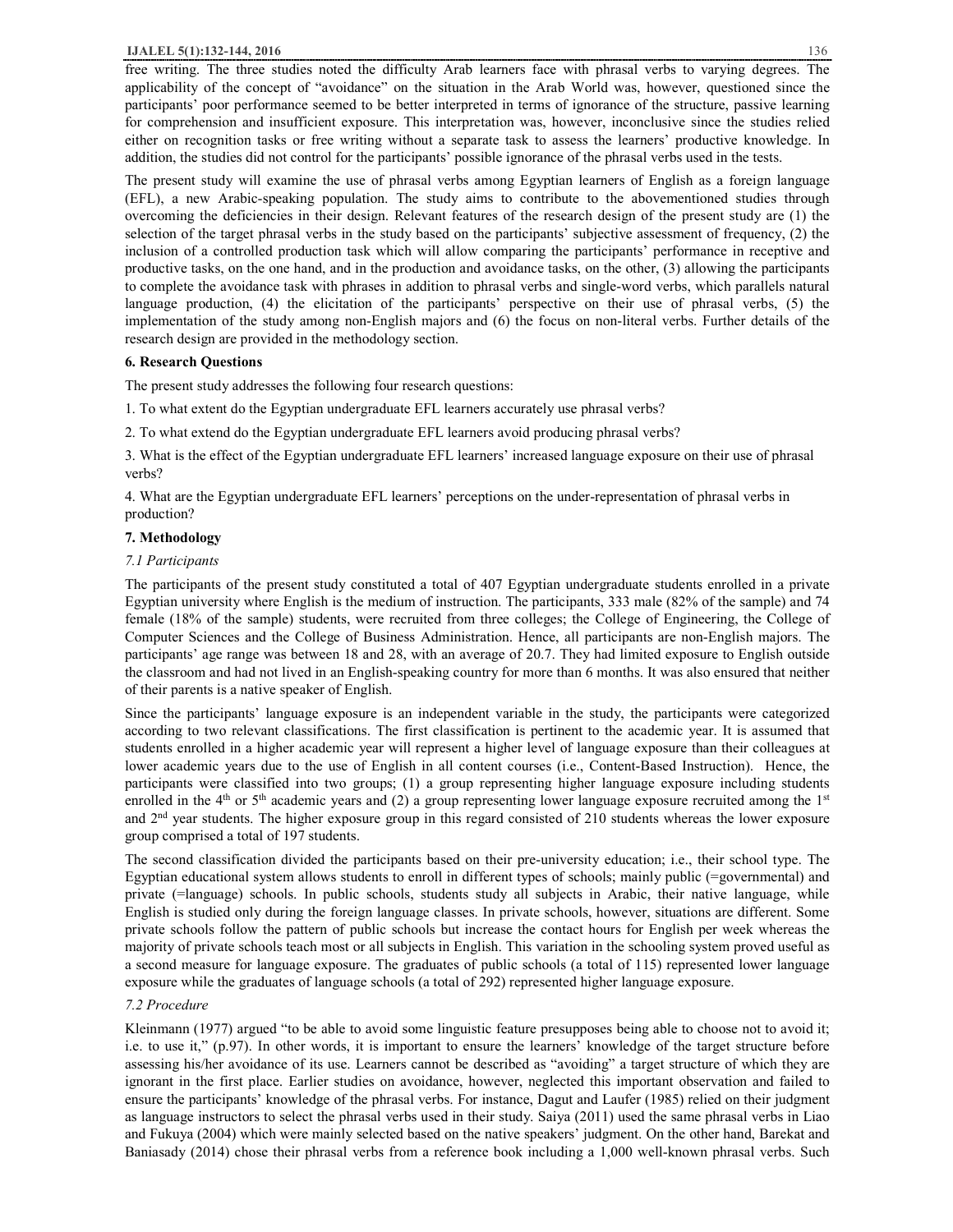studies were, thus, criticized for failing to ensure that the participants' performance reflects the phenomenon of avoidance since the results may simply reflect the learners' ignorance of the phrasal verbs.

To avoid this deficiency, the present study assessed the Egyptian learners' knowledge of the target phrasal verbs through a pre-study survey. A list of 180 non-literal (=idiomatic) phrasal verbs was selected for an initial survey. The verbs were judged by the researcher, who taught English in the Arab World for more than 20 years, as common among the target sample. The list was divided into two surveys, each distributed among 30 first-year students. Every survey thus targeted 90 phrasal verbs which were included in sentences and provided with Arabic translation equivalents. The participants were asked to read through the sentences and the translation equivalents and rank the underlined phrasal verbs on a 5-point Likard scale to assess how frequently the participants read or hear the given phrasal verbs. Analyzing the answers of the 60 participants, the researcher selected 45 phrasal verbs to be used in the study. All the selected verbs were ranked as very frequent or frequent by a minimum of 70% of the participants.

The second preparation stage for the study was the writing of the tasks. A 10-page assignment was prepared for the study. The first page included instructions for the study tasks. It also ensured the participants that their answers will remain confidential and that they will only be used for research purposes. In fact, the participants were not required to supply their names on the assignments. The second page of the assignment required the participants to include demographic information; mainly, their university major, age, gender, academic year of study, nationality and their preuniversity schooling. The participants were also required to indicate if they had lived in an English-speaking country for more than 6 months and if either of their parents is a native speaker of English. Positive responses to these two questions led to exclusion of the study sample.

Pages  $3 - 7$  on the assignment included three study tasks which were based on the 45 non-literal phrasal verbs selected from the pre-study survey. The first task was a recognition task that aimed to assess the participants' receptive knowledge. In this task, the participants were provided with 15 sentences, each of which with an underlined phrasal verb, and were requested to explain the meaning of the phrasal verbs in Arabic or English. For example, the learners would read the sentence "I will run out of shampoo soon" and write the meaning of the underlined phrasal verb in the language of their choice. Two remarks need to be made here. First, the researcher checked all sentences to ensure that they cannot be used to disambiguate the meaning of the phrasal verbs. Second, the participants were given the freedom to write in either language to facilitate the task. The purpose of the task was to assess the learners' understanding of the phrasal verbs regardless of their preferred language.

The second and third tasks included controlled production. In the second task, the participants were provided with 15 sentences, each with a missing phrasal verb. The participants were required to read through the sentences and supply the missing phrasal verbs whose Arabic translation equivalents were provided underneath the sentences. The missing phrasal verbs were again selected from the initial 45 non-literal cohort but were different than the ones included in the first recognition task. The purpose of this task was to assess the participants' productive knowledge of these frequent phrasal verbs. The third task was to measure the participants' employment of the avoidance strategy when given the freedom to express their thoughts using their preferred lexis. The task targeted the remaining 15 phrasal verbs of the initial cohort. The participants were required to read through 15 sentences with missing parts. They were asked to complete the missing parts with their preferred choice of phrasal verbs, single-word verbs or phrases taking into consideration the Arabic translation equivalents provided. The sentences and Arabic equivalents would always allow for completion with a phrasal verb or a single-word verb, and sometimes with phrases as well. It is worth mentioning that the Arabic equivalents in the second and third tasks were not necessarily lexicalized. The meaning of the missing phrasal verbs was provided using one, two or more words as deemed appropriate.

Pages 8 – 10 of the assignment required the participants to read through 10 reasons for the under-representation of phrasal verbs in Egyptian learners' production and rank them along a 5-point Likard scale to indicate their (dis)agreement with the reasons. The purpose of this section was to elicit the participants' perceptions on their use of phrasal verbs. The 10 reasons, provided for the participants in both English and Arabic, were as follows:

- 1. Phrasal verbs are difficult to understand.
- 2. Phrasal verbs are difficult to produce.
- 3. Phrasal verbs are not frequent in English.
- 4. Phrasal verbs are more commonly used among the youth than older generations. Hence, English language learners avoid using phrasal verbs.
- 5. Using single-word verbs demonstrates more mastery of the English language than using phrasal verbs. Hence, English language learners avoid using phrasal verbs.
- 6. Phrasal verbs are more common in informal and slang English, so English language learners avoid using them.
- 7. English language teachers do not pay enough attention to phrasal verbs in class.
- 8. English language textbooks do not include enough information or practice on the use of phrasal verbs.
- 9. The Arabic language does not include phrasal verbs, so Arab learners find it difficult to learn phrasal verbs in English.
- 10. Egyptian learners of English do not practice the English language in a natural context (e.g., with native speakers or foreigners).

As shown in the list, the reasons in the assignment assessed the participants' knowledge of phrasal verbs (Reasons 1  $\&$ 2), their awareness of the importance and use of phrasal verbs in natural English (Reasons 3, 4, 5  $\&$  6), the formal instruction of phrasal verbs in schools (Reasons  $7 \& 8$ ), the participants' awareness of the crosslinguistic difference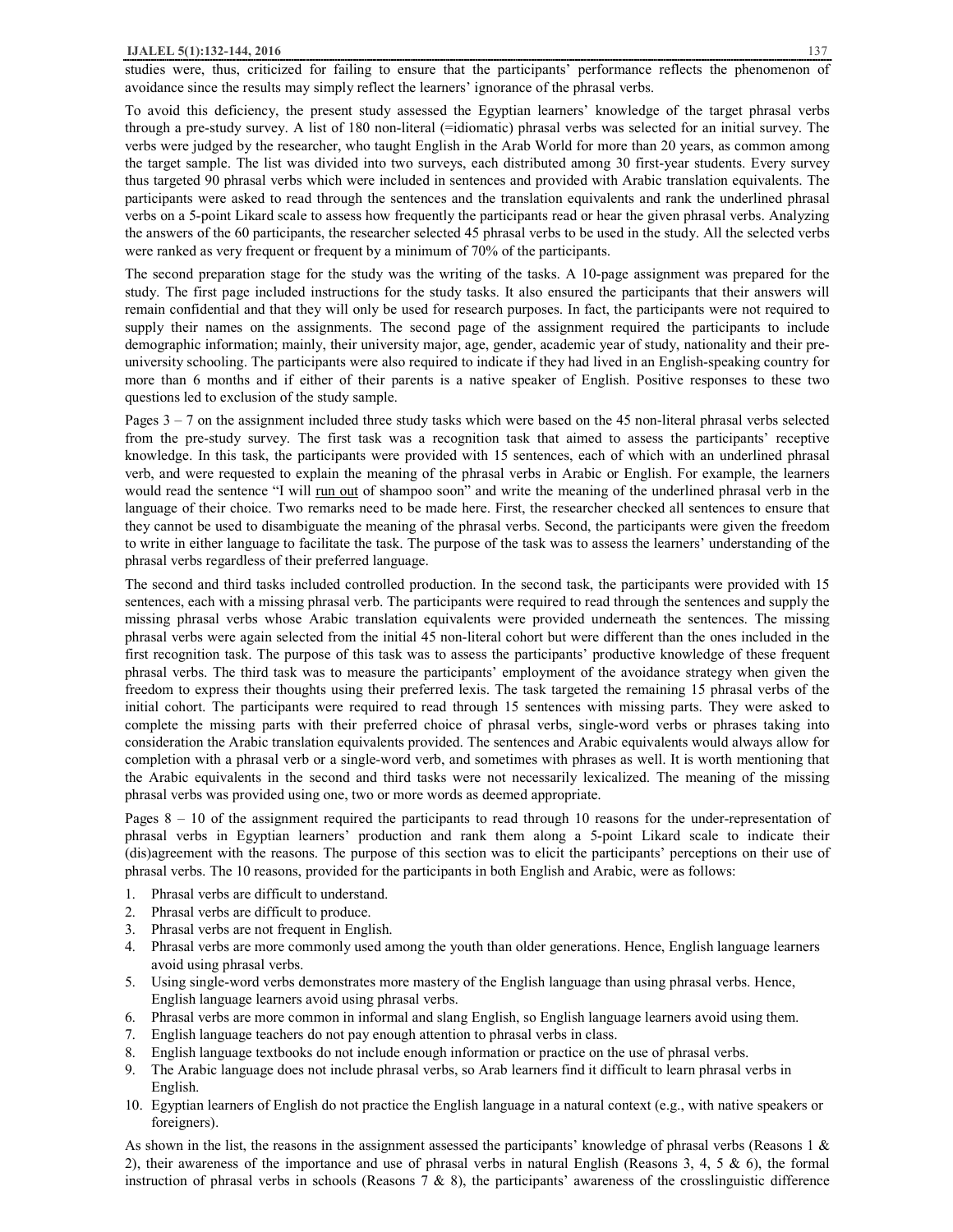### **IJALEL 5(1):132-144, 2016** 138

between Arabic and English (Reason 9) and the significance of practicing the language in a natural context (Reason 10). In addition to these reasons, the participants were requested to add any other reasons they find relevant based on their experience.

The administration of the assignment was carried out by the researcher. After seeking course instructors' and students' permission to administer the assignment, the researcher explained the instructions in Arabic to ensure that all the participants understand the tasks. Examples were also provided for every type of task. Although the language used in the test sentences was reviewed by 4 language instructors and judged as appropriate for the participants' level, the researcher still announced to the participants that she would welcome any queries. This was to ensure that the participants understand the sentences, and hence their answers will reflect their knowledge of the target phrasal verbs. The participants were allowed to complete the tasks at their own pace. The participants thus varied in their completion times between 25 and 40 minutes.

## **8. Results**

The results section is classified in accordance with the research questions.

#### *Question (1) To what extent do the Egyptian undergraduate EFL learners accurately use phrasal verbs?*

The participants' knowledge of phrasal verbs was measured along the two dimensions of receptive and productive knowledge. The receptive knowledge was measured using Task (1) on the study assignment which required the participants to explain the meaning of 15 phrasal verbs in English or Arabic. The participants' answers were classified into right and wrong answers and the frequency and percentages of the answers indicate relatively good receptive knowledge. As shown in Table (1) and Figure (1), the first and second-year participants provided correct answers with a percentage of 83.2% while the fourth and fifth-year participants' correct answers stood at 78.6%.

| Year                                      | <b>Answers</b>      | <b>Frequency</b> | Percent | Min. | Max. | Mean  | <b>SD</b> |
|-------------------------------------------|---------------------|------------------|---------|------|------|-------|-----------|
| $1st$ &<br>2 <sub>nd</sub>                | Wrong Answer        | 33               | 16.8    |      |      |       |           |
| Year                                      | <b>Right Answer</b> | 164              | 83.2    | .53  | 1.00 | .8386 | .09707    |
|                                           | Total               | 197              | 100.0   |      |      |       |           |
| $4^{\text{th}}$ &<br>5 <sup>th</sup> year | Wrong Answer        | 45               | 21.4    |      |      |       |           |
|                                           | <b>Right Answer</b> | 165              | 78.6    | .50  | 1.00 | .8487 | .11121    |
|                                           | Total               | 210              | 100.0   |      |      |       |           |

Table 1. The participants' receptive knowledge

As for the productive knowledge, it was measured using Task (2) on the study assignment. In this task, the participants were required to complete missing gaps in sentences with appropriate phrasal verbs provided that the phrasal verbs conveyed the same meaning as the Arabic translation equivalents written below the sentences. The participants' answers were marked and the frequency and percentages of the correct answers demonstrated extremely poor productive knowledge. As shown in Table (2) and Figure (1), the participants' correct answers fell below one third (average 30.7%) with the first and second-year participants scoring 22.8% and the fourth and fifth-year participants scoring 38.6%.

| Year                                      | <b>Answers</b>      | Frequency | Percent | Min. | Max. | Mean  | <b>SD</b> |
|-------------------------------------------|---------------------|-----------|---------|------|------|-------|-----------|
| $1^{st}$ &<br>2 <sub>nd</sub>             | Wrong Answer        | 152       | 77.2    |      |      |       |           |
| Year                                      | Right Answer        | 45        | 22.8    | .50  | .93  | .6948 | .08768    |
|                                           | Total               | 197       | 100.0   |      |      |       |           |
| $4^{\text{th}}$ &<br>5 <sup>th</sup> year | Wrong Answer        | 129       | 61.4    |      |      |       |           |
|                                           | <b>Right Answer</b> | 81        | 38.6    | .50  | .97  | .7208 | .10584    |
|                                           | Total               | 210       | 100.0   |      |      |       |           |

Table 2. The participants' productive knowledge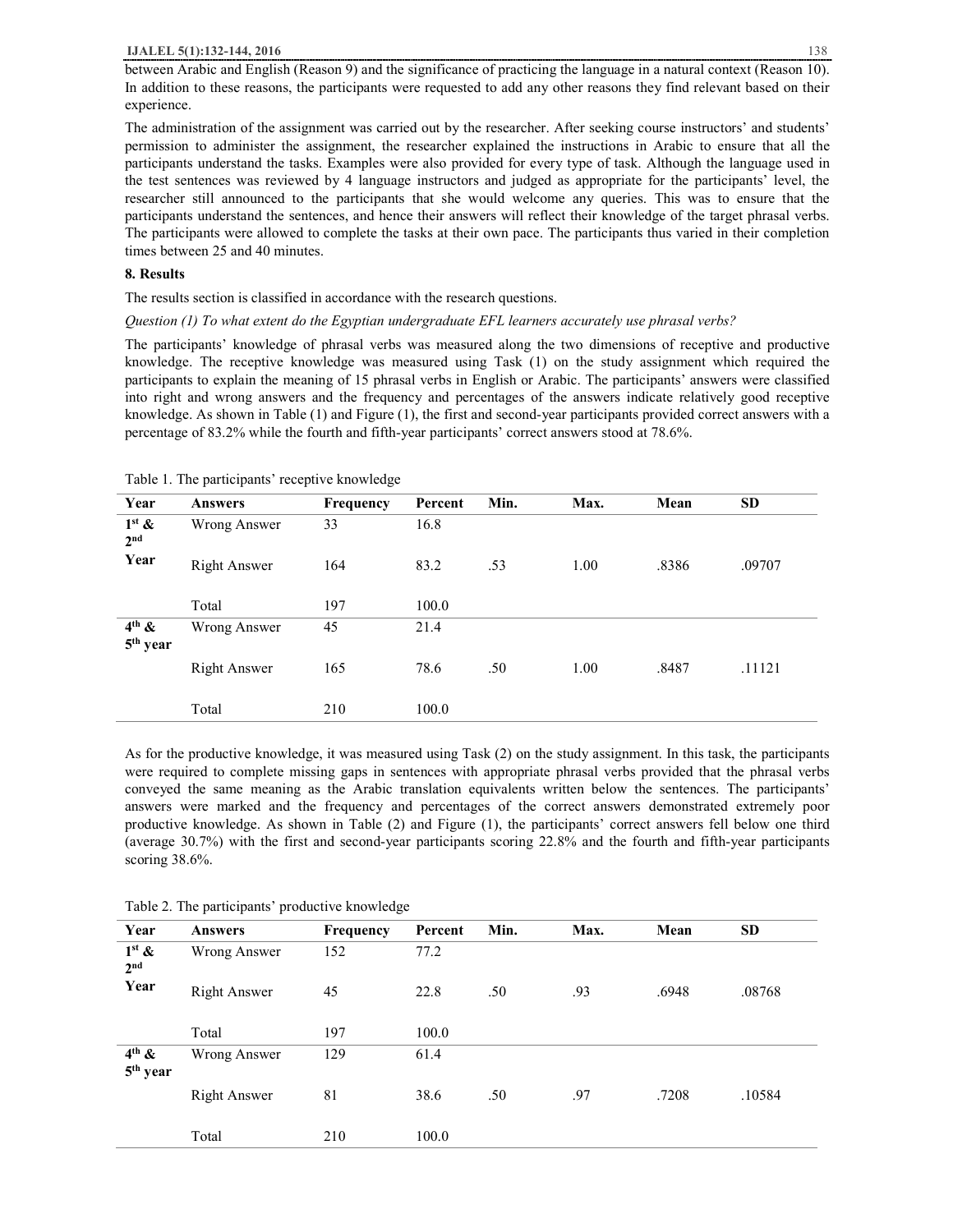

*Question (2): To what extent do the Egyptian undergraduate EFL learners avoid producing phrasal verbs?*  The second question aimed to measure the participants' employment of the avoidance strategy with phrasal verbs. The question was addressed in Task (3) of the study assignment in which the participants were required to complete gaps in sentences with appropriate phrasal verbs, single-word verbs or phrases. The participants' answers had to match the Arabic translation equivalents provided below the sentences. The participants' answers were marked and classified into three categories; (1) wrong answers, (2) right answers demonstrating avoidance (i.e., single-word verbs or phrases) and (3) right answers with phrasal verbs. The participants' use of the phrasal verbs came absolutely poor as shown in Table (3) and Figure (2). While the participants supplied single-word verbs or phrases in 62.9% of their answers for the first and second-year participants and 64.8% for the fourth and fifth-year participants, their use of phrasal verbs stood at 0.5% for the first group and 3.3% for the latter group.

| Table 3. The participants' employment of the avoidance strategy |  |  |  |  |
|-----------------------------------------------------------------|--|--|--|--|
|-----------------------------------------------------------------|--|--|--|--|

| Year                            | <b>Answers</b> | Frequency | Percent | Min. | Max. | Mean  | <b>SD</b> |
|---------------------------------|----------------|-----------|---------|------|------|-------|-----------|
| $1^{st}$ &<br>2 <sup>nd</sup>   | Wrong Answer   | 72        | 36.5    |      |      |       |           |
| Year                            | Avoidance      | 124       | 62.9    | .50  | 1.27 | .8156 | .16665    |
|                                 | Phrasal Verb   |           | .5      |      |      |       |           |
|                                 | Total          | 197       | 100.0   |      |      |       |           |
| $4th$ &<br>5 <sup>th</sup> year | Wrong Answer   | 67        | 31.9    |      |      |       |           |
|                                 | Avoidance      | 136       | 64.8    | .50  | 1.40 | .8641 | .19552    |
|                                 | Phrasal Verb   | 7         | 3.3     |      |      |       |           |
|                                 | Total          | 210       | 100.0   |      |      |       |           |



Figure 2. The participants' employment of the avoidance strategy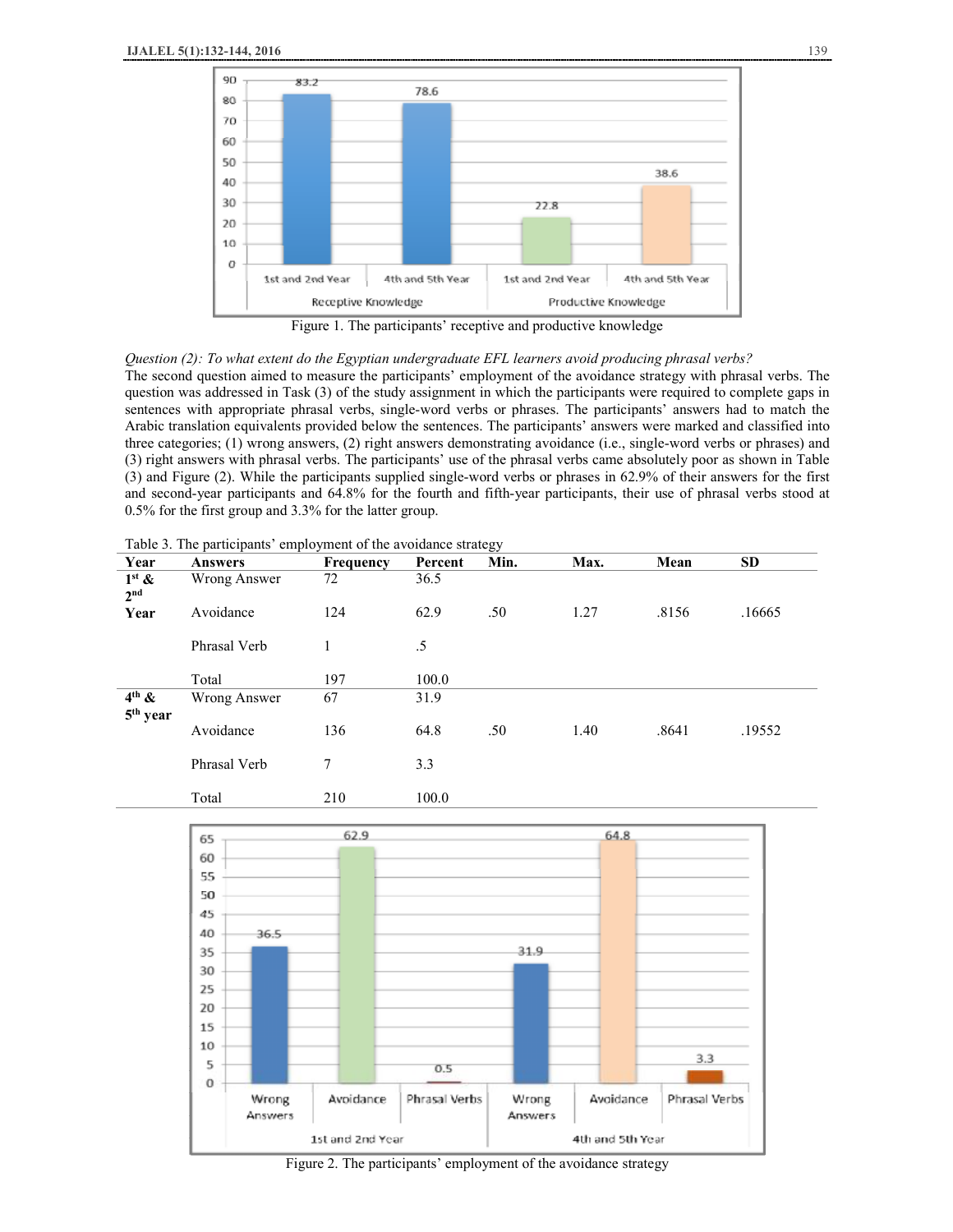*Question (3): What is the effect of the Egyptian undergraduate EFL learners' increased language exposure on their use of phrasal verbs?* 

The third study question was set to assess the influence of increased language exposure on the use of phrasal verbs. The increased language exposure was assessed using two measures in the present study; (1) comparing the performance of first and second-year participants versus the fourth and fifth-year participants with the latter representing increased language exposure, and (2) comparing the performance of the public-school participants versus the language-school participants with the latter again representing increased language exposure. The two comparisons were conducted using a 2-tailed T-Test. Regarding the first comparison, Table (4) and Figure (3) show the effect of increased language exposure on the use of phrasal verbs with reference to the academic year. While no statistically significant difference was observed between the two study groups in terms of receptive knowledge (Task 1), the fourth and fifth-year participants outperformed the first and second-year participants at the productive knowledge (Task 2) with a significance of 0.007. A similar significance of 0.007 was noted at the employment of avoidance (Task 3) with the fourth and fifth-year participants producing more phrasal verbs and, hence, employing the avoidance strategy to a lesser extent.

| <b>Item</b>           | Academic            | Mean  | t        | df  | <b>Sig</b> | Mean              | <b>SD</b> |
|-----------------------|---------------------|-------|----------|-----|------------|-------------------|-----------|
|                       | Year                |       |          |     |            | <b>Difference</b> |           |
| Receptive             | $1st$ & $2nd$       | .8386 |          |     |            |                   |           |
| Knowledge             |                     |       | $-.978$  | 405 | .328       | $-.01015$         | .01038    |
|                       |                     |       |          |     |            |                   |           |
|                       | $4^{th}$ & $5^{th}$ | .8487 |          |     |            |                   |           |
| <b>Productive</b>     | $1st$ & $2nd$       | .6948 |          |     |            |                   |           |
| Knowledge             |                     |       | $-2.693$ | 405 | .007       | $-.02604$         | .00967    |
|                       |                     |       |          |     |            |                   |           |
|                       | $4th$ & $5th$       | .7208 |          |     |            |                   |           |
| <b>Use of Phrasal</b> | $1st$ & $2nd$       | .8156 |          |     |            |                   |           |
| Verbs in the          |                     |       |          |     |            |                   |           |
| Avoidance             |                     |       | $-2.688$ | 405 | .007       | $-.04856$         | .01806    |
| <b>Task</b>           |                     |       |          |     |            |                   |           |
|                       | $4th$ & $5th$       | .8641 |          |     |            |                   |           |

Table 4. T-Test results - The effect of increased language exposure for the academic year



Figure 3. The effect of increased language exposure for the academic year

The second measure of increased language exposure in the study is related to pre-university education. Table (5) and Figure (4) show the effect of increased language exposure with reference to school type. Similar to the academic year, the school type revealed an advantage for increased language exposure. The language-school graduates, representing increased language exposure, performed significantly better than the public-school graduates both at the receptive knowledge and productive knowledge at 0.005. As for the avoidance strategy, the language-school graduates employed the strategy significantly less than the public-school graduates at 0.006.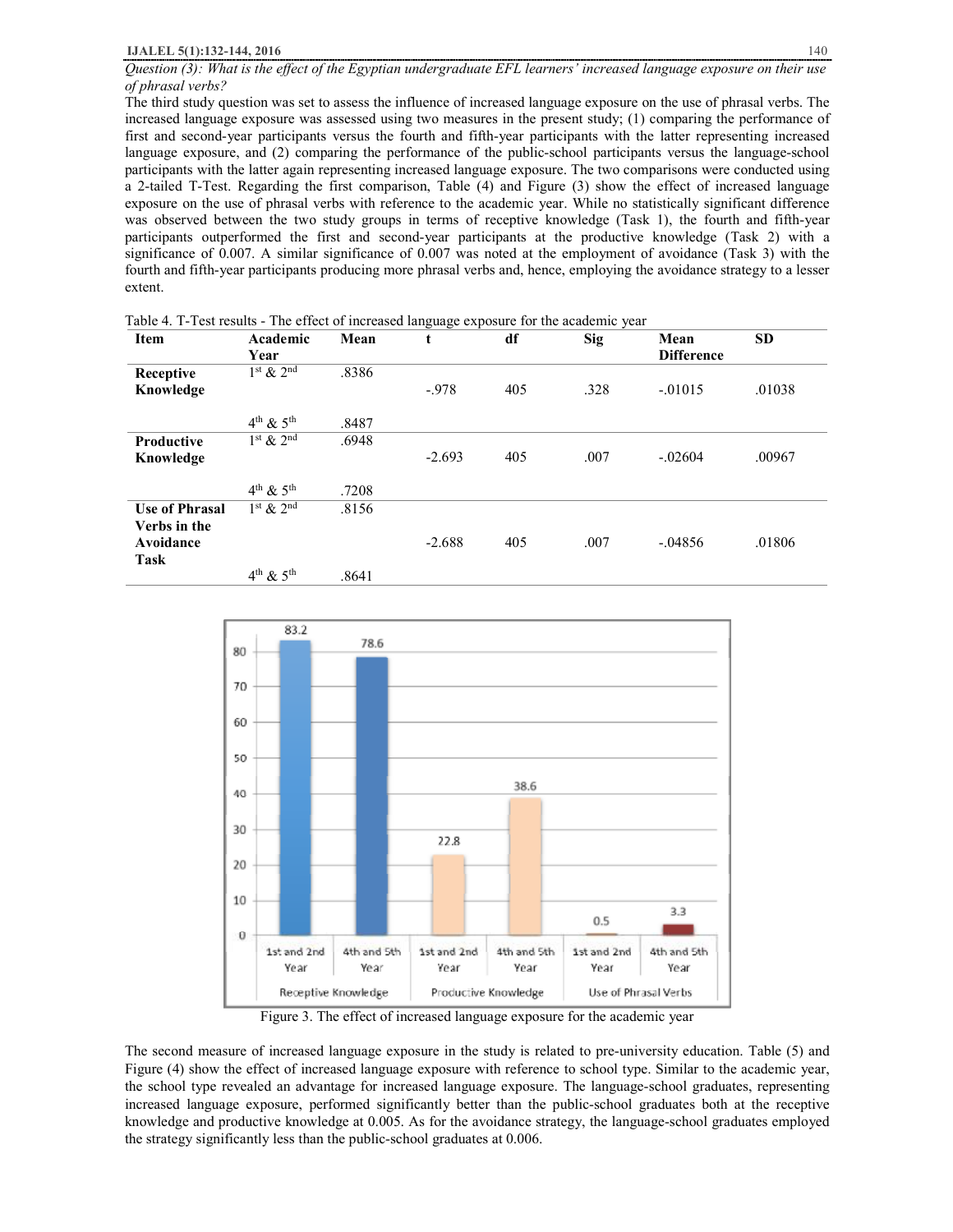| IJALEL 5(1):132-144, 2016 | Table 5. T-Test results - The effect of increased language exposure for the school type |       |          |     |      |                   | 141    |
|---------------------------|-----------------------------------------------------------------------------------------|-------|----------|-----|------|-------------------|--------|
| <b>Item</b>               | Academic                                                                                | Mean  |          | df  | Sig  | Mean              | SD     |
|                           | Year                                                                                    |       |          |     |      | <b>Difference</b> |        |
| Receptive                 | Public                                                                                  | .8206 |          |     |      |                   |        |
| Knowledge                 |                                                                                         |       | $-2.837$ | 405 | .005 | $-03239$          | .01142 |
|                           | Language                                                                                | .8530 |          |     |      |                   |        |
|                           | _ _ _ _                                                                                 | ----  |          |     |      |                   |        |

| <b>Productive</b>     | Public   | .6864 |          |     |      |           |        |
|-----------------------|----------|-------|----------|-----|------|-----------|--------|
| Knowledge             |          |       | $-2.836$ | 405 | .005 | $-.03040$ | .01072 |
|                       | Language | .7168 |          |     |      |           |        |
| <b>Use of Phrasal</b> | Public   | .8006 |          |     |      |           |        |
| Verbs in the          |          |       | $-2.785$ | 405 | .006 | $-.05581$ | .02004 |
| Avoidance             | Language | .8564 |          |     |      |           |        |
| $\sim$ $\sim$         |          |       |          |     |      |           |        |

**Task** 



Figure 4. The effect of increased language exposure for the school type

# *Question (4): What are the Egyptian undergraduate EFL learners' perceptions on the under-representation of phrasal verbs in production?*

The last research question aimed to elicit the participants' perceptions on their poor use of phrasal verbs. The participants were requested to express their degree of (dis)agreement with 10 reasons why Egyptian learners underuse phrasal verbs and were also allowed to add their own reasons. Examining the participants' ratings, it is noted that more than 70% of the participants agreed that the main cause for their poor use of phrasal verbs is their lack of practice within a natural context. This was the cause scoring the highest percentage of agreement. More than half of the participants criticized the formal instruction at schools as 58.24% believed that English language teachers do not pay enough attention to phrasal verbs and 53.56% believed that the English language textbooks lack sufficient information/ practice on phrasal verbs.

Analyzing the remaining ratings reveal further interesting findings. The participants' ratings reflect misconceptions regarding the use of phrasal verbs. Almost 50% of the participants believe that phrasal verbs are more commonly used among the youth and are thus avoided by language learners. Besides, more than 50% believe that using single-word verbs reflects better mastery of the English language and that phrasal verbs are not used in formal or academic language. It is worth noting though that more than three quarters of the participants expressed awareness of the high frequency of phrasal verbs in English. In addition, some participants supported the influence of cross-linguistic differences or the complex nature of phrasal verbs. Almost two fifths of the participants thought that phrasal verbs are difficult to understand (42.51%) and produce (39.81%). In addition, 46.93% agreed that the absence of phrasal verbs in Arabic may contribute to the underrepresentation of phrasal verbs in the Egyptian learners' production.

Finally, 30 participants provided additional causes. Half the causes represented criticism of the formal instruction offered in schools including the poor proficiency level of teachers and the use of unsuccessful teaching methods. Almost one third believed that their poor knowledge is caused by the lack of practice in a natural context. The remaining answers referred to the difficult nature of phrasal verbs, including their polysemous nature and the need to memorize the particles.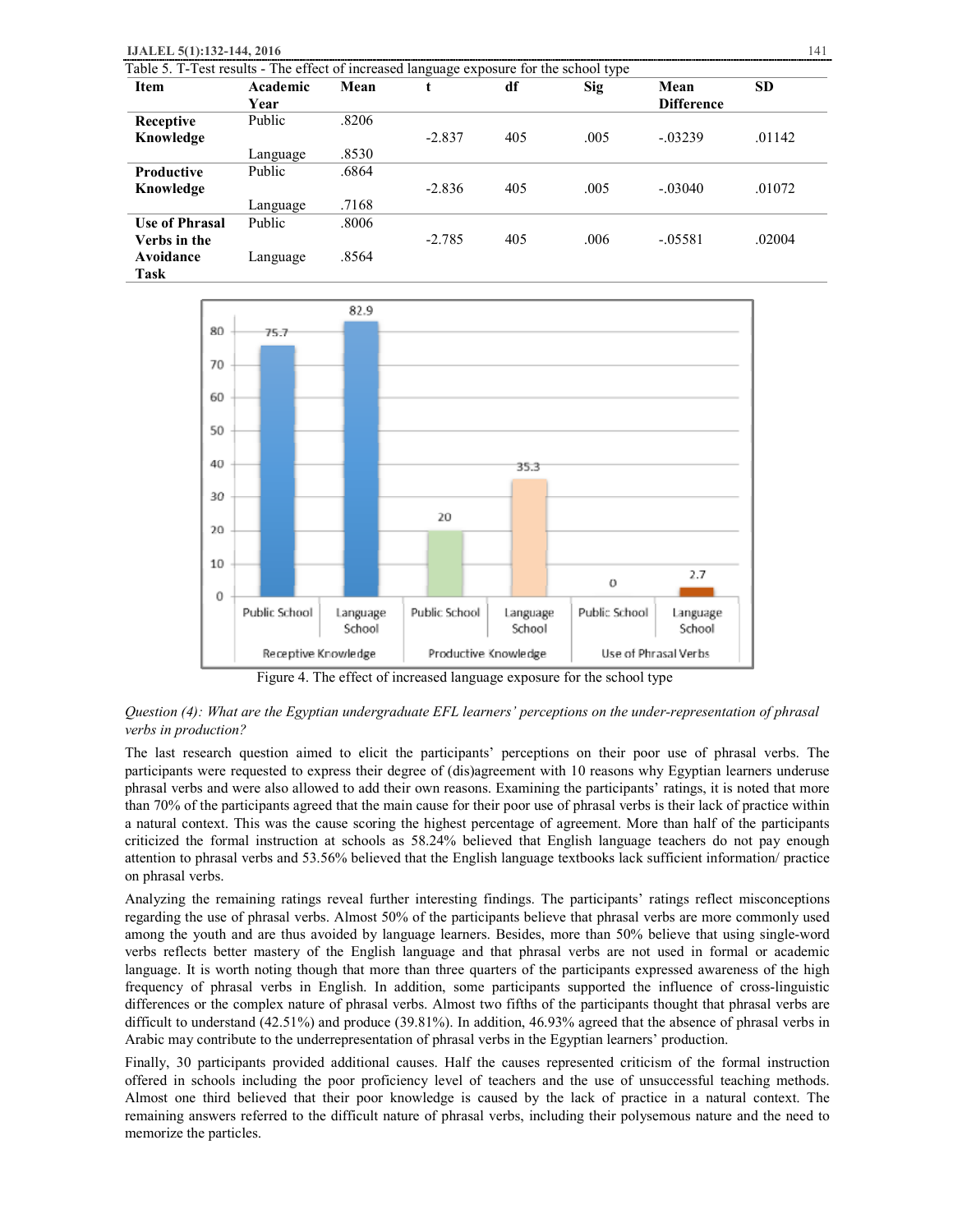Table 6. The participants' perceptions on the under-representation of phrasal verbs in the Egyptian learners' production

| <b>Reason#</b> | <b>Strongly Agree</b> | Agree  | <b>Disagree</b> | <b>Strongly</b> | Don't Know |
|----------------|-----------------------|--------|-----------------|-----------------|------------|
|                |                       |        |                 | <b>Disagree</b> |            |
|                | 10.81%                | 31.70% | 41.77%          | 13.02%          | 2.70%      |
|                | 9.34%                 | 30.47% | 41.52%          | 15.23%          | $3.44\%$   |
| 3              | 5.41%                 | 18.18% | 39.07%          | 25.80%          | 11.55%     |
| 4              | 17.69%                | 31.45% | 15.97%          | 13.51%          | 21.38%     |
| 5.             | 23.59%                | 28.50% | 27.52%          | 11.06%          | 9.34%      |
| 6              | 21.87%                | 36.36% | 22.11%          | 8.35%           | 11.30%     |
|                | 29.98%                | 28.26% | 26.54%          | 8.11%           | 7.13%      |
| 8              | 22.60%                | 30.96% | 22.60%          | 14.25%          | 9.58%      |
| 9              | 21.38%                | 25.55% | 21.62%          | 14.00%          | 17.44%     |
| 10             | 39.56%                | 31.20% | 15.72%          | 5.41%           | 8.11%      |

#### **9. Discussion**

The present study addressed four research questions. The first question aimed to assess the participants' lexical knowledge of phrasal verbs. To this end, the participants' answers to a recognition task and a controlled production task were analyzed. In accordance with the general pattern in vocabulary studies, the participants demonstrated better receptive than productive knowledge with an average percentage of correct answers of 80.9% for the receptive and 30.7% for the productive. Despite the expected pattern, the discrepancy between the receptive and productive knowledge is notably large. The participants' knowledge of the phrasal verbs seems to be generally limited to understanding language input but has not developed enough to enable the participants to use phrasal verbs in their speaking/writing. This reflects a focus on passive learning for comprehension which fails to support production. This observation supports similar findings with Omani learners in Ayadi and AbdulRahman (2014) and Mahmoud (2015).

In addition to the large discrepancy, the participants' performance is unsatisfactory due to the selection method of the phrasal verbs under investigation. As noted earlier, the phrasal verbs in the present study were selected based on a prestudy survey measuring the subjective frequency of the verbs among the participants. It is, thus, disappointing to note such poor performance with verbs ranked as frequently encountered by the participants themselves. This raises a serious concern regarding their knowledge of other phrasal verbs in English. It is worth mentioning in this context that the results of the pre-study survey were notably poor. Some phrasal verbs that were judged as frequent among the target population by the researcher based on her teaching experience received very low frequency ratings (e.g., 10% for *pay off* and *wrap up*, 7% for *cater for* and *rule out* and 3% for *drag on* and *grow apart*). Such poor performance casts doubt on the results of earlier studies (e.g., Barekat and Baniasady, 2014; Liao and Fukuya, 2004; Dagut and /Laufer, 1985) which did not employ subjective frequency counts.

Based on earlier studies, it is worth highlighting three factors that may have particularly contributed to the Egyptian learners' poor performance on the study tasks. First, the present study focused on non-literal phrasal verbs, which have proved the most difficult for English language learners in a number of studies (e.g., Saiya, 2011; You, 1999). Second, contrary to earlier studies in the Arab World (i.e., Mahmoud, 2015; AbdulRahman and Abid, 2014; Ayadi, 2010), the present study employed non-English majors as the study participants. This major difference may have contributed to the current results. This is in line with You's (1999) findings of the influence of university major on the acquisition of phrasal verbs. Finally, the Egyptian learners in the present study learn English in a foreign language context. Learners, living in Alexandria, Egypt, have limited exposure, if any, to English outside the classroom and are mainly taught by Arabic-speaking teachers. This is different than other parts of the Arab World such as the Gulf Region with a relatively large population of English-speaking expatriates and a notable percentage of English-speaking instructors at Englishmedium universities.

The second study question was set to assess the extent of the participants' tendency to avoid the use of phrasal verbs in their production. To this end, the participants completed missing parts in sentences with phrasal verbs, single-word verbs or phrases. Excluding the participants' wrong answers, which represented almost a third of the responses, the remaining correct answers were classified into phrasal verbs or non-phrasal verbs. The participants' use of phrasal verbs in this task was extremely limited as it stood at an average of 1.9% whereas non-phrasal verbs accounted for 63.85%. Considering the low percentage of correct answers on the productive knowledge task (only 30.7%), the dramatically limited use of phrasal verbs at Task (3) can be interpreted in terms of both poor productive knowledge and L1-L2 structural differences. As noted earlier, the participants' productive knowledge of phrasal verbs is notably low, which must have negatively contributed to their use of phrasal verbs in Task (3). However, the poor productive knowledge cannot be the only cause behind this incredibly limited use of phrasal verbs since the participants' use of phrasal verbs fell from 30.7% in the productive task to 1.9% in the avoidance task. Cross-linguistic differences between the Arabic and English languages could have thus partially contributed to the result.

This interpretation of results comes in line with earlier studies (e.g., You, 1999) that explain the avoidance phenomenon in terms of both language dependent (e.g., cross-linguistic differences) and language independent (e.g., passive learning for comprehension) factors. The present interpretation does not, however, agree with earlier studies in the Arab World (e.g., Mahmoud, 2015) that overrule the applicability of the avoidance phenomenon to the situation in the Arab World. Explaining the under-representation of phrasal verbs in Arab learners' production in terms of ignorance of the structure,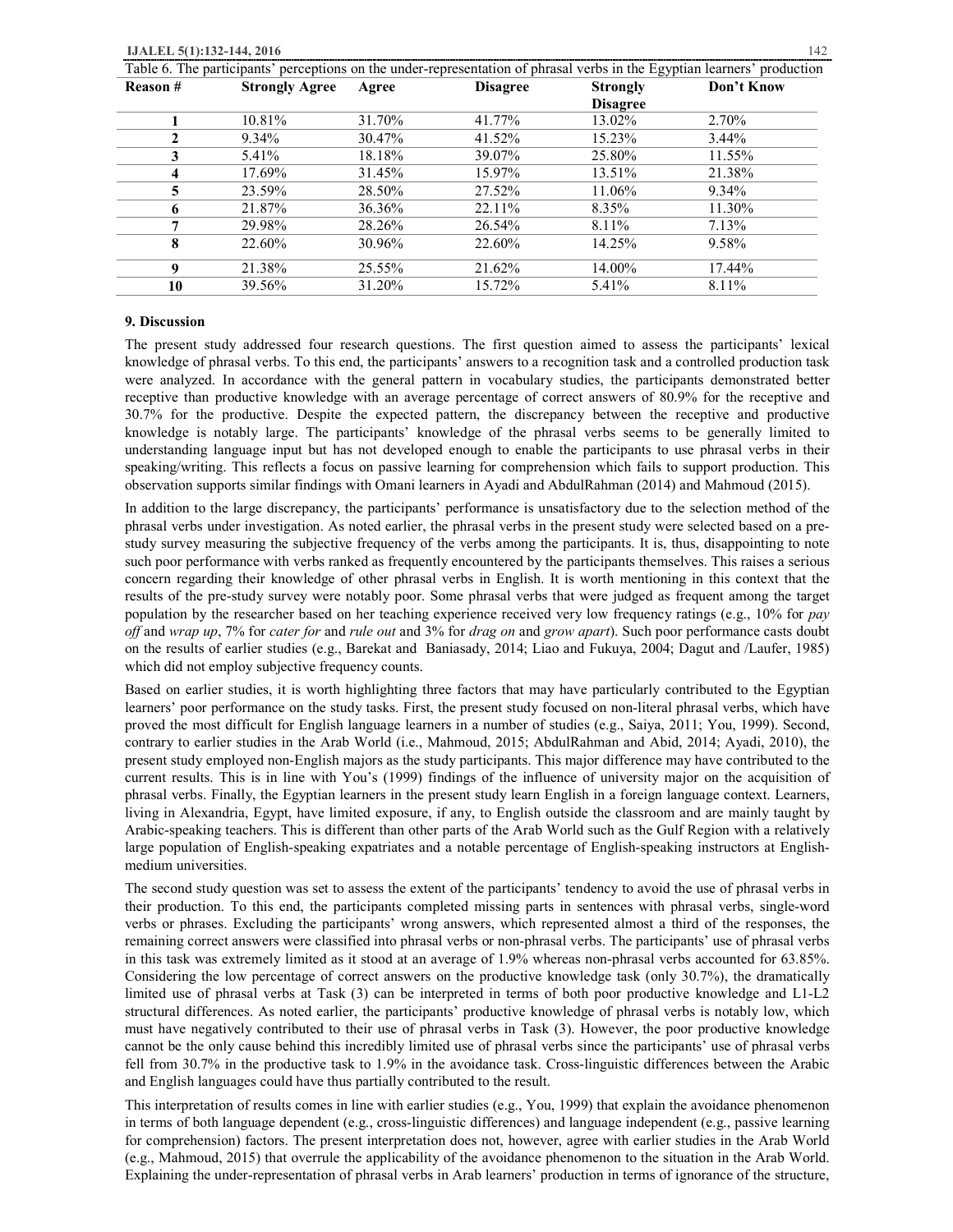### **IJALEL 5(1):132-144, 2016** 143

passive learning for comprehension and insufficient exposure seems to hold part of the truth, but cannot be solely used to interpret the present study results. Having controlled for the participants' ignorance of the structure using the prestudy survey, the present study observes the impact of passive learning for comprehension but also notes that it cannot be solely responsible for the learners' avoidance of the phrasal verbs in Task (3). Cross-linguistic factors are thus offered as another contributing factor.

As for the impact of language exposure, the present study supports earlier findings revealing the positive influence of increased language exposure on the use of phrasal verbs (e.g., AbdulRahman and Abid, 2014; Saiya, 2011 versus Imrose, 2008). A positive influence for increased language exposure was noted with reference to the academic year as the fourth and fifth-year participants significantly outperformed the first and second-year participants at 0.007 at both the productive knowledge and at the use of the phrasal verbs in the avoidance task. This positive influence was further confirmed considering pre-university education. The language-school participants scored significantly higher than the public-school participants at 0.005 at the receptive/productive knowledge and used more phrasal verbs in the avoidance task at 0.006. It must be noted though that the influence of increased language exposure was not very strong. For example, language-school graduates outperformed the public-school graduates with a difference of 15% in the productive task and 2% in the use of phrasal verbs in the avoidance task. A higher difference is expected to reflect long years of exposure of pre-university education. This raises concerns regarding the quality of input in language education and calls for the intervention of effective formal instruction to master such formal language features.

Interestingly, the participants' perceptions regarding the under-representation of phrasal verbs in their production supports the multi-faceted explanation offered in the present study. A great deal of participants believed that their poor use of phrasal verbs can be interpreted in terms of a variety of factors including lack of practice in a natural context, ineffective language instruction and the difficult nature of phrasal verbs. These factors match earlier findings (e.g., Kamarudin, 2013; Mattar, 2001; Hulstijn & Mauchena, 1989). Examining the participants' perceptions though reveals an additional contributing factor which is lack of proper awareness of the target structure. For example, a relatively large number of participants wrongly believed that phrasal verbs are more commonly used among the youth, do not appear in formal or academic language and that the use of single-word verbs shows better mastery of English. These misconceptions must have hindered the participants' learning/ use of phrasal verbs.

#### **10. Conclusion**

The present study lends support to earlier studies highlighting the difficulty phrasal verbs represent for English language learners (e.g., Kamarudin, 2013; Saiya, 2011; Liao & Fukuya, 2004). The difficulty is particularly highlighted in the present study because the phrasal verbs under investigation were selected based on a pre-study survey assessing the participants' subjective knowledge of the frequency of the verbs. Despite selecting verbs that were ranked as frequent by the majority of the participants, the learners' knowledge of the verbs, particularly the productive knowledge, proved unsatisfactory. This came in line with earlier studies in the Arab World (e.g., Mahmoud, 2015) that partly contributed the noted difficulty to passive learning for comprehension.

In addition, the present study confirmed the observation that English language learners tend to avoid the use of phrasal verbs in production (e.g., Barekat & Baniasady, 2014; Dagut & Laufer, 1985). The causes noted in the study include a mixture of cross-linguistic differences, poor productive knowledge and limited language exposure. This interpretation lends support to a multi-faceted model explaining the under-representation of phrasal verbs in English language learners' speaking/ writing as suggested in some earlier studies (e.g., Kamarudin, 2013; You, 1999). Analyzing the brief survey distributed to the participants also supports the multi-faceted model with a large number of participants contributing their poor knowledge of phrasal verbs to lack of practice in a natural context, ineffective instruction and the complex nature of phrasal verbs. The participants' responses in the survey, however, show that their limited use of phrasal verbs may also be contributed to misconceptions about the use of the verbs in natural English.

In conclusion, the present study highlights that the under-representation of phrasal verbs in EFL learners' production is an outcome of a multitude of factors. The present study has pointed out three main relevant factors; (1) L1-L2 structural differences, (2) passive learning for comprehension, and (3) limited language exposure. Further studies are needed to explore additional variables, particularly with reference to the role of formal instruction, the learners' awareness of the use of phrasal verbs in natural English and the learning environment. The present study also calls for a revision of the English language programs in Egypt. The students' long years of English language learning, even with increased contact hours in the case of private schooling, do not seem to have resulted in satisfactory results in the case of the learning of phrasal verbs.

## **References**

Abdul Rahman, Z.A. & Abid, R. Z. (2014). Rarity or non-existence of phrasal verbs in the written discourse of Omani student-teachers of English. *SAGE Open*, 4(4), 1-10. DOI: 10.1177/2158244014556988

Ayadi, A. (2010). *Lexical translation problems: The problem of translating phrasal verbs. The case of third year LMD learners of English*. Unpublished MA dissertation at Mentouri University, Algeria. Available at: http://bu.umc.edu.dz/theses/anglais/AYA1194.pdf